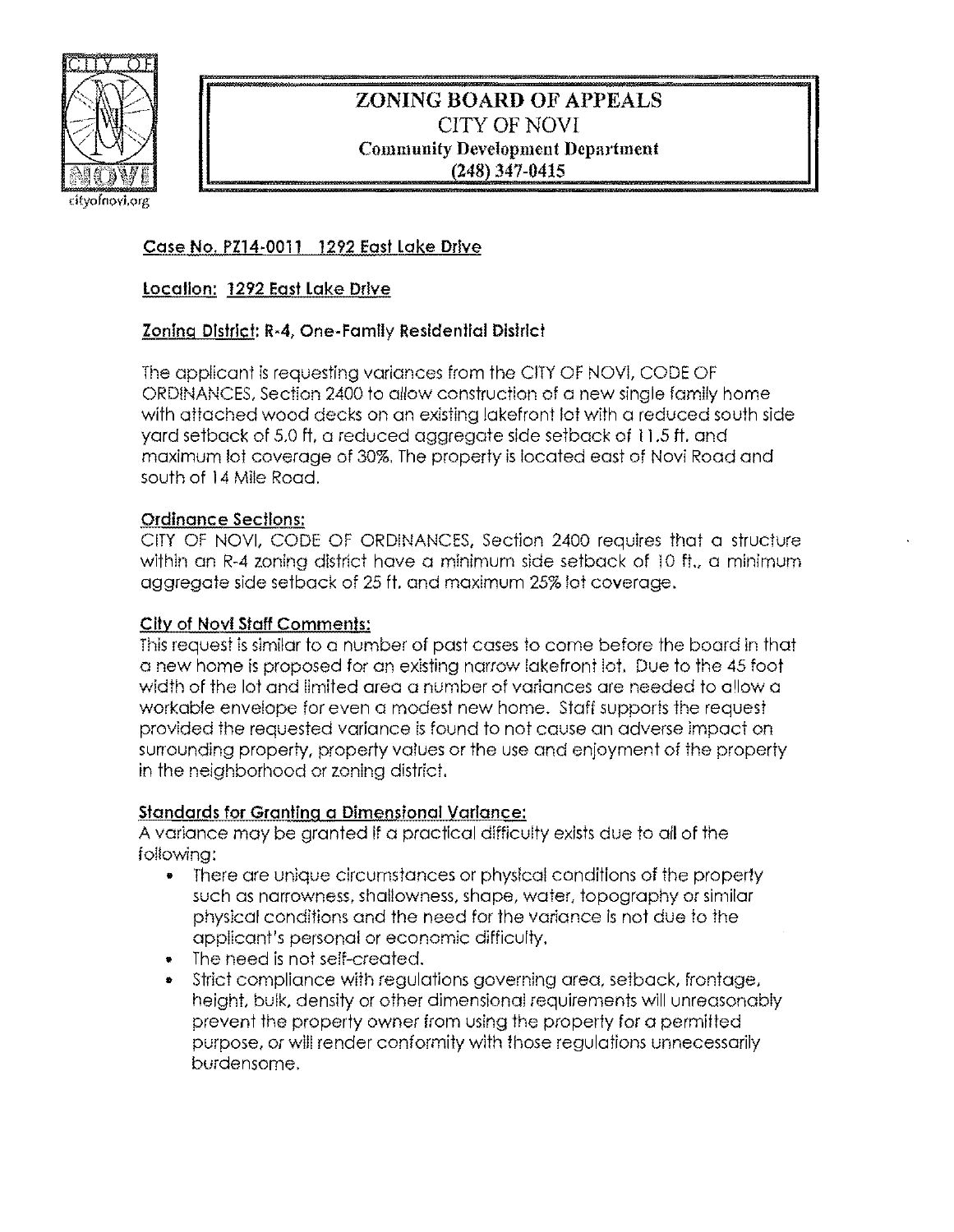| cityofnovi.org<br>ZBA Case No.                                 |                                                                                                              | <b>ZONING BOARD OF APPEALS APPLICATION</b><br>CITY OF NOVI<br><b>Community Development Department</b><br>$(248)$ 347-0415<br>For Official Use Only |                           |                            |                                         |                                                                                                             |                                                       |                                                                                                                      |                   |                      |  |
|----------------------------------------------------------------|--------------------------------------------------------------------------------------------------------------|----------------------------------------------------------------------------------------------------------------------------------------------------|---------------------------|----------------------------|-----------------------------------------|-------------------------------------------------------------------------------------------------------------|-------------------------------------------------------|----------------------------------------------------------------------------------------------------------------------|-------------------|----------------------|--|
|                                                                |                                                                                                              |                                                                                                                                                    |                           |                            |                                         | ZBA meeting date                                                                                            |                                                       |                                                                                                                      | FYIOU             |                      |  |
| Check#                                                         |                                                                                                              |                                                                                                                                                    |                           |                            |                                         | Include payment with cash or check written to "City of Novi"<br>TO BE COMPLETED BY APPLICANT - PLEASE PRINT |                                                       | ***Please submit one original full set of all documentation relevant to the appeal plus 14 additional complete sets. |                   |                      |  |
| <b>Applicant's Name</b>                                        |                                                                                                              |                                                                                                                                                    | Jerome J Nell             |                            |                                         |                                                                                                             |                                                       | Dale                                                                                                                 | 3/26/2014         |                      |  |
|                                                                | Company (if applicable)                                                                                      |                                                                                                                                                    |                           |                            |                                         |                                                                                                             |                                                       |                                                                                                                      |                   |                      |  |
| Address*<br>809 East Walled Lake Drive                         |                                                                                                              |                                                                                                                                                    |                           |                            |                                         | City                                                                                                        | Walled Lake                                           |                                                                                                                      |                   |                      |  |
| State                                                          | MI                                                                                                           | Zip code                                                                                                                                           | 48390                     |                            |                                         |                                                                                                             |                                                       | *Where all case correspondence is to be mailed                                                                       |                   |                      |  |
|                                                                | Applicant's E-mail address                                                                                   |                                                                                                                                                    | thejoes777@yahoo.com      |                            |                                         |                                                                                                             |                                                       |                                                                                                                      |                   |                      |  |
| Phone number                                                   |                                                                                                              | 586-907-8015                                                                                                                                       |                           |                            | Fax number                              |                                                                                                             | 248-669-0661                                          |                                                                                                                      |                   |                      |  |
| Request is for:<br>$\{X\}$                                     | <b>Residential</b>                                                                                           |                                                                                                                                                    | $\int_{-\infty}^{\infty}$ | Vacant property            |                                         | $\Box$                                                                                                      | Commercial                                            |                                                                                                                      | 打门                | Signage              |  |
|                                                                | Address of subject ZBA case                                                                                  |                                                                                                                                                    | 1292 East Lake Drive      |                            |                                         |                                                                                                             |                                                       | Zip code                                                                                                             | 46377             |                      |  |
|                                                                | Cross roads of property                                                                                      |                                                                                                                                                    | 14 Mile and East Lake     |                            |                                         |                                                                                                             |                                                       |                                                                                                                      |                   |                      |  |
| Sidwell number                                                 |                                                                                                              |                                                                                                                                                    | $50-22 - 02-151-027$      |                            |                                         |                                                                                                             |                                                       | May be obtained from Assessing Department (248) 347-0485                                                             |                   |                      |  |
| Is the property within a Homeowner's Association jurisdiction? |                                                                                                              |                                                                                                                                                    |                           |                            |                                         |                                                                                                             |                                                       |                                                                                                                      | $\sqrt{1} \times$ | No.                  |  |
|                                                                |                                                                                                              |                                                                                                                                                    |                           |                            |                                         |                                                                                                             |                                                       | Yes                                                                                                                  |                   |                      |  |
| Zoning                                                         | (Please circle one)                                                                                          |                                                                                                                                                    | l imh                     | $\mathsf{F}$ R-A<br>$\Box$ | $\Gamma$ R-1<br>$\int_{0}^{\infty}$ 1-2 | $\Gamma$ R-2<br>$\Box$ RC                                                                                   | $\Gamma$ R-3<br>$\Box$ TC                             | $\overline{X}$ R-4<br>$\Gamma$ TC-1                                                                                  | $\Box$ RM-1       | $\Box$ RM-2<br>Other |  |
|                                                                | Property owner name (if other than applicant)                                                                |                                                                                                                                                    |                           |                            |                                         |                                                                                                             |                                                       |                                                                                                                      |                   |                      |  |
|                                                                |                                                                                                              |                                                                                                                                                    |                           |                            |                                         |                                                                                                             | $\int_{-\infty}^{\infty}$                             |                                                                                                                      | $ \mathbf{x} $    |                      |  |
|                                                                | Does your appeal result from a Notice of Violation or Citation issued?                                       |                                                                                                                                                    |                           |                            |                                         |                                                                                                             |                                                       | Yes                                                                                                                  |                   | No                   |  |
| 1.                                                             | Section                                                                                                      | Indicate Ordinance section(s) and variances requested:<br>2400 South Setback                                                                       |                           |                            |                                         |                                                                                                             |                                                       |                                                                                                                      |                   |                      |  |
| 2.                                                             | Section                                                                                                      | Variance requested<br>2400 N(Aggregate)Setback Variance requested                                                                                  |                           |                            |                                         | Minimal-10', Proposed- 5', Variance Req- 5'<br>Total Aggregate-25', Proposed-11.5' Variance Reg-13.5        |                                                       |                                                                                                                      |                   |                      |  |
| З.                                                             | Section                                                                                                      | Variance requested<br>2400 Lot Coverage                                                                                                            |                           |                            |                                         | 25%, Proposed-30%, Variance Request-5%                                                                      |                                                       |                                                                                                                      |                   |                      |  |
| 4.                                                             | Section                                                                                                      | 2907 (Decks) North & South Variance requested                                                                                                      |                           |                            |                                         |                                                                                                             | 8.33 Required, North Reg 1.88 Var, South request 3.33 |                                                                                                                      |                   |                      |  |
|                                                                |                                                                                                              |                                                                                                                                                    |                           |                            |                                         |                                                                                                             |                                                       |                                                                                                                      |                   |                      |  |
| a.                                                             |                                                                                                              | Please submit an accurate, scaled drawing of the property showing:<br>All property lines and dimensions correlated with the legal description,     |                           |                            |                                         |                                                                                                             |                                                       |                                                                                                                      |                   |                      |  |
| b,                                                             |                                                                                                              | The location and dimensions of all existing and proposed structures and uses on property.                                                          |                           |                            |                                         |                                                                                                             |                                                       |                                                                                                                      |                   |                      |  |
| с.                                                             | Any roads, easements, drains, or waterways which traverse or abut the property and the lot area and setback. |                                                                                                                                                    |                           |                            |                                         |                                                                                                             |                                                       |                                                                                                                      |                   |                      |  |
|                                                                |                                                                                                              |                                                                                                                                                    |                           |                            |                                         |                                                                                                             |                                                       |                                                                                                                      |                   |                      |  |

 $\mathbf{d}_\mathrm{c}$ Dimensions necessary to show compliance with the regulations of this Ordinance.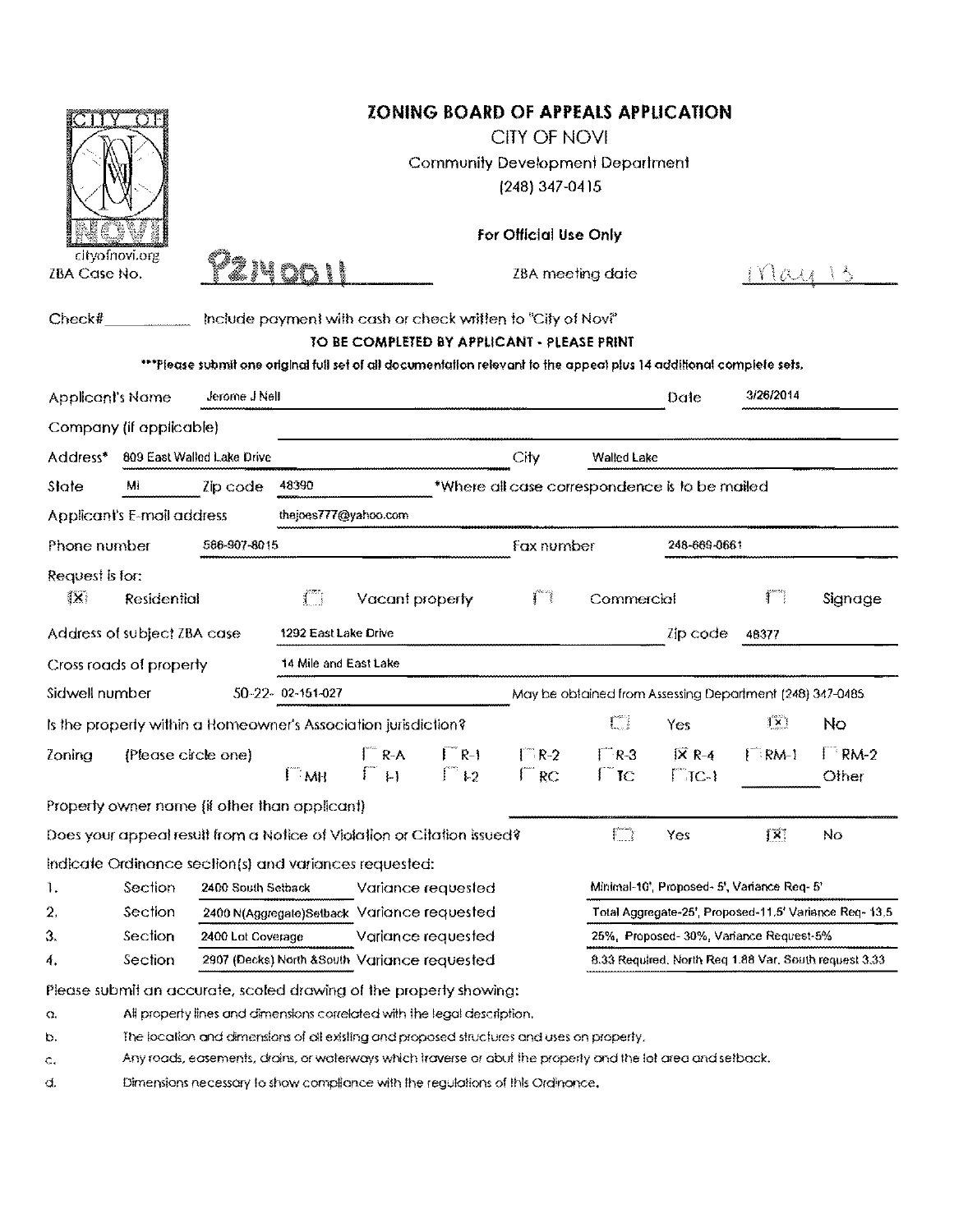state the practical difficullies which prevent conformance with the Zoning Ordinance requirements (attach separate sheet if necessary):

Present R-4 zoning would only allow a 20 foot wide new home which in my opinion is not adequate for such a nice lot. I'm looking to build a 33 foot (approximately) wide home.

Describe any unique circumstances regarding the property (i.e., shape, topography, etc.) which are not common to other properties in the area and which prevent strict compliance with the Zoning Ordinance:

A small area of my neighbors home (to north) comes 2'.33" from my property tine.

There is a five (5) day hold period before work/aclion can be taken on variance approvals.

#### SIGN CASES ONLY:

Your signature on this application indicates that you agree to instoll a Mock-Up Sign ten (10) days before the scheduled ZBA meeting. Failure to install a mock-up sign may result in your case not being heord by the Board, postponed 10 the next scheduled ZBA meeling, or concelled. A mock-up sign is **NOT** to be the actual sign. Upon approval, the mock-up sign must be removed within five (5) days of the meeting, If the case is denied, the applicant is responsible for all costs involved in the removal of the mock-up or actual sign (if erected under violation) within five (5) days of the meeting.

#### City 01 Novl Ordinance, Section 3107. - Miscellaneous

No order of the Board permitting the erection of a building shall be volid for a period longer than one (1) year, unless a building permit for such erection or alteration is obtained within such period and such erection or alteration is started and proceeds to completion in accordance with the terms of such permit.

1'10 oraer or me tloara permiTTing a use or a DUlialng or premises snail De valla ror a penoa longer man one-nunorea ana elgmy II /jUJ aays unless such use is established within such a period; provided, however, where such use permitted is dependent upon the erection or alteration of a building such order shall continue in force and effect if a building permIt for such erection or alteration is obtained within one (1) year and such erection or alteration is started and proceeds to completion in accordance with the terms of such permit.

#### PLEASE TAKE NOTICE:

The undersigned hereby appeals the determination of the Building Official / Inspector or Ordinance made

| $\mathbf{X}$<br>Construct new home/building | L., J               | Addition to existing home/building |  |  |  |  |  |  |  |
|---------------------------------------------|---------------------|------------------------------------|--|--|--|--|--|--|--|
| Ú<br><b>Accessory building</b>              | <b>Use</b><br>Storm | Other<br>Signage                   |  |  |  |  |  |  |  |
|                                             |                     | $3 - 20$<br>$-201$                 |  |  |  |  |  |  |  |
| Applicants Signature                        |                     | Date                               |  |  |  |  |  |  |  |
|                                             |                     | $3 - 29 - 2014$                    |  |  |  |  |  |  |  |
| <b>Property Owners Signature</b>            |                     | Date                               |  |  |  |  |  |  |  |
| <b>DECISION ON APPEAL</b>                   |                     |                                    |  |  |  |  |  |  |  |
| Granted                                     | Denied              |                                    |  |  |  |  |  |  |  |
|                                             |                     |                                    |  |  |  |  |  |  |  |

The Building Inspector is hereby direcled 10 issue a permil 10 Ihe Appliconl upon the following items and condilions: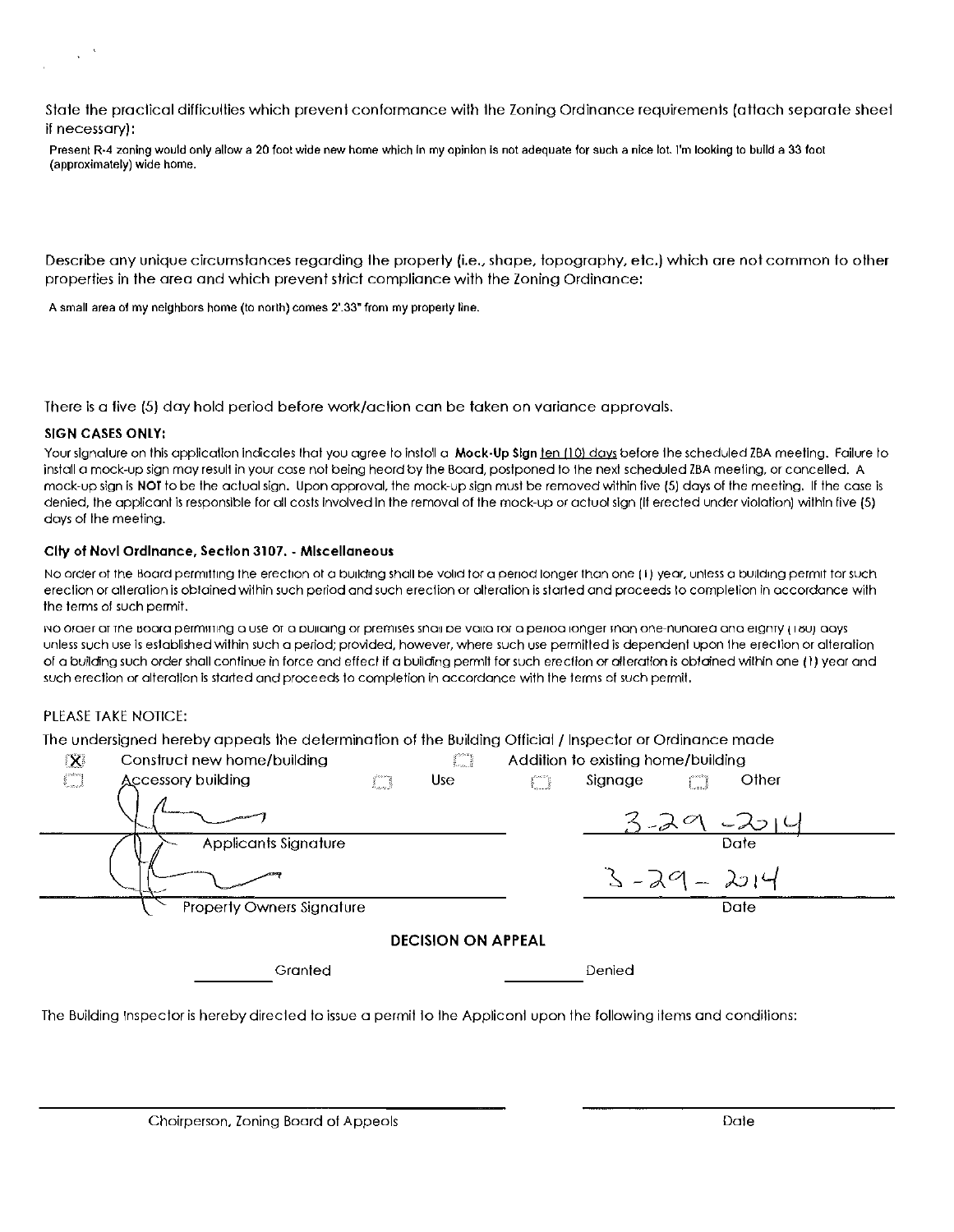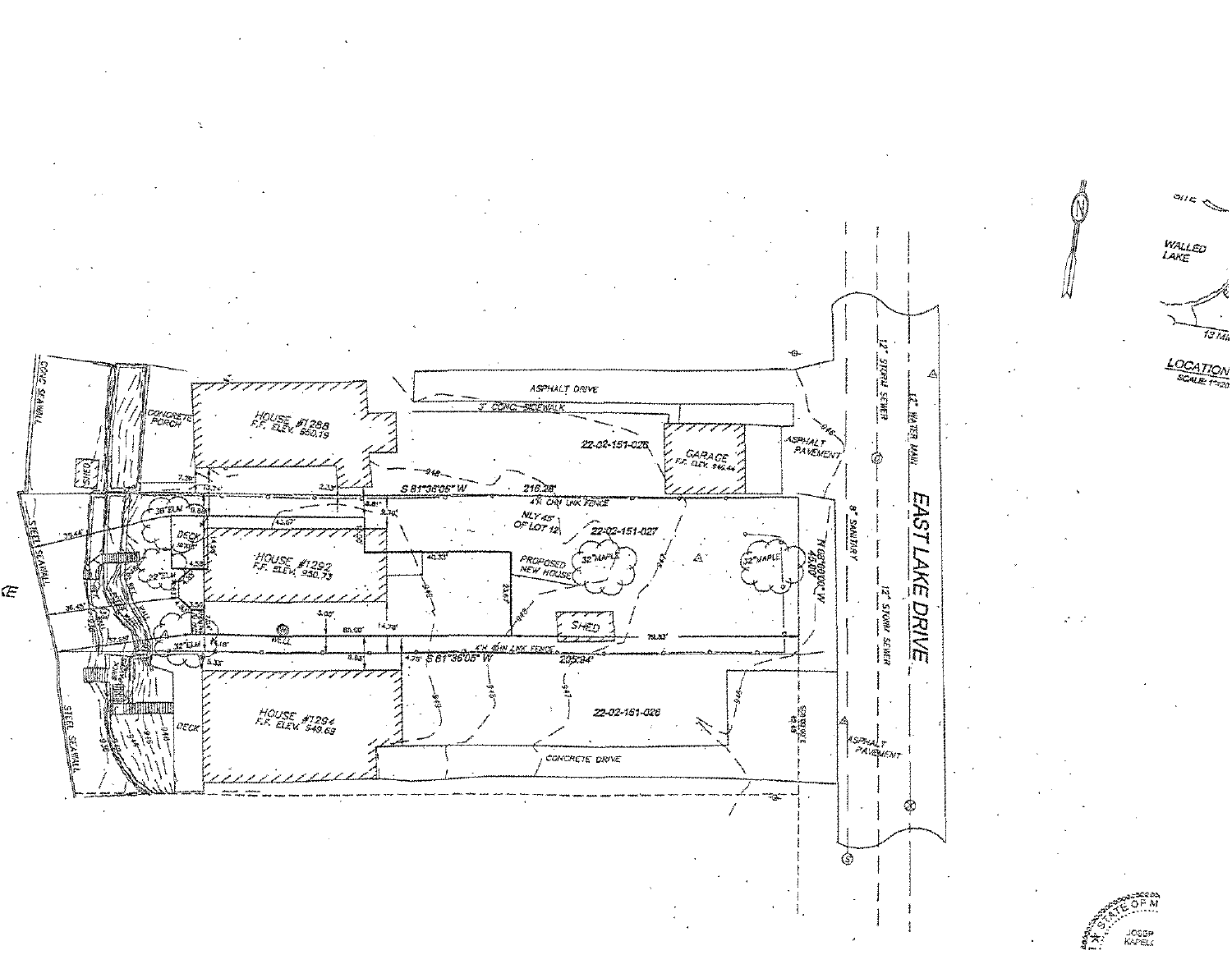

 $\mathbf{z}_\mathrm{a}$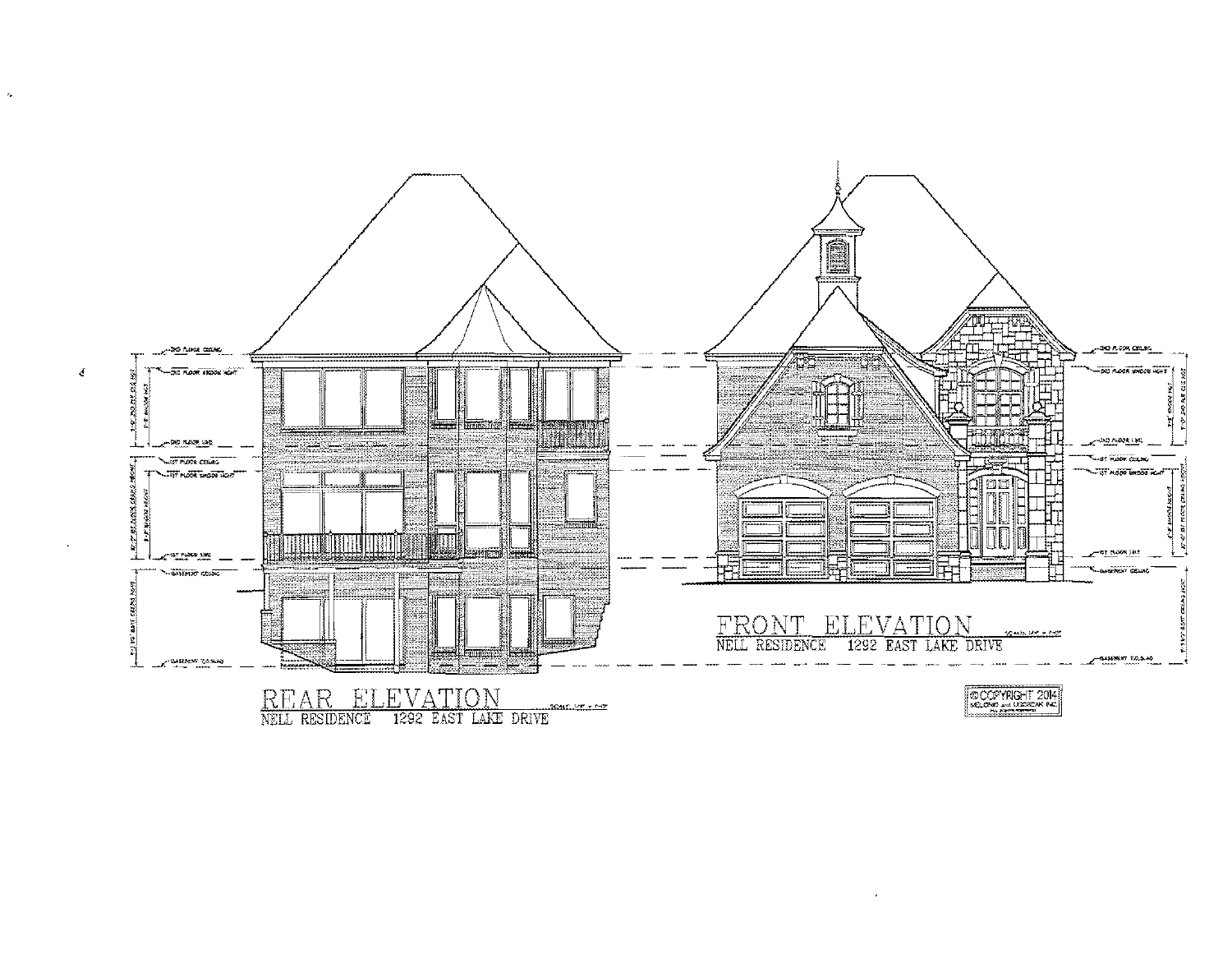

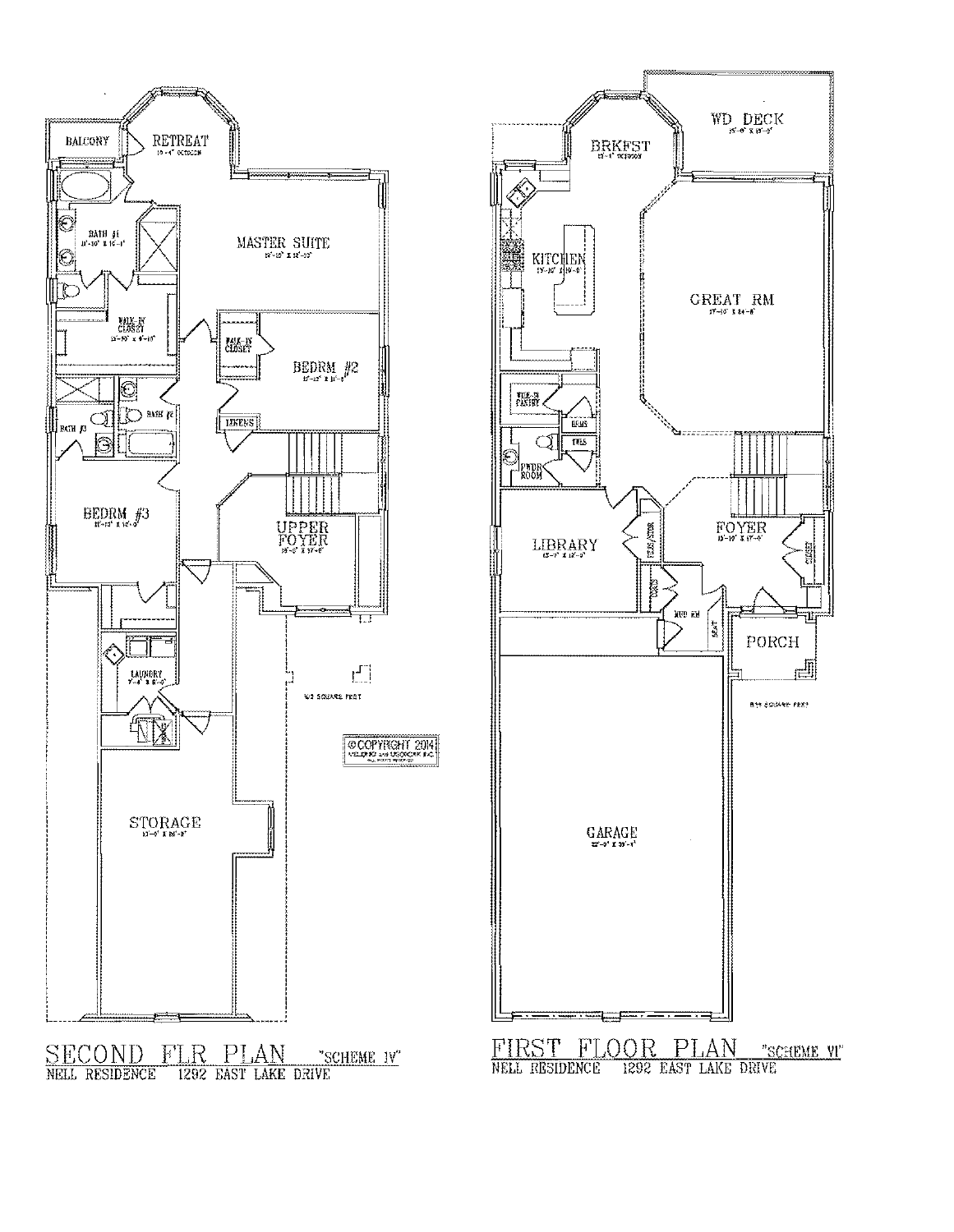

 $\sim$  k  $^{-}$ 

 $\sim 10^7$